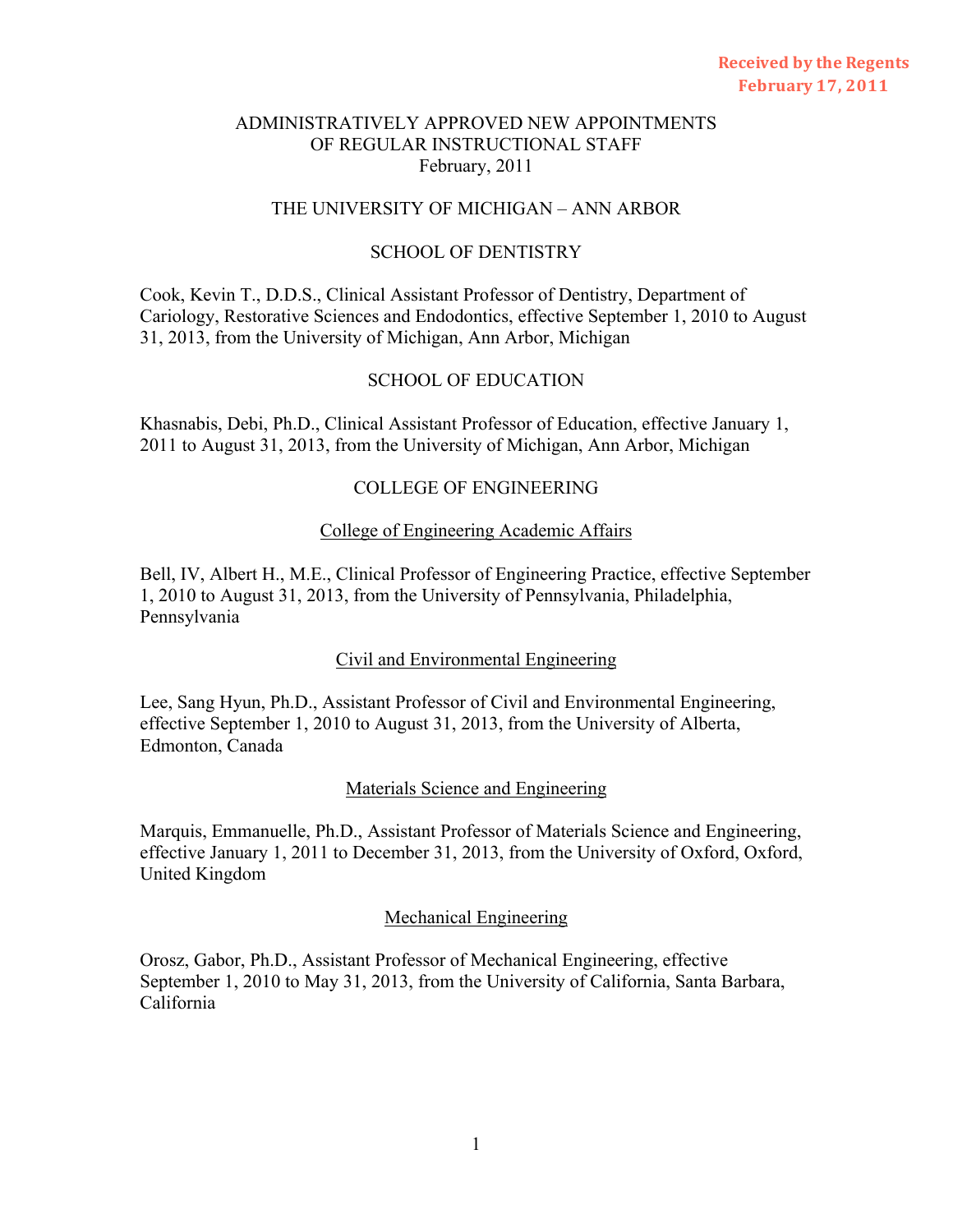### THE UNIVERSITY OF MICHIGAN – ANN ARBOR

### SCHOOL OF KINESIOLOGY

Meehan, Sean K., Ph.D., Assistant Professor of Kinesiology, effective January 1, 2011 to May 31, 2014, from the University of British Columbia, Vancouver, Canada

# COLLEGE OF LITERATURE, SCIENCE, AND THE ARTS

#### Mathematics

Fahim, Arash, Ph.D., Assistant Professor of Mathematics, effective January 1, 2011 to May 31, 2013, from the Wilfrid Laurier University and Fields Institute, Toronto, Canada

Liechty, Karl E., Ph.D., Assistant Professor of Mathematics, effective January 1, 2011 to May 31, 2013, from the Purdue University, Indianapolis, Indiana

Liu, Ruochuan, Ph.D., Assistant Professor of Mathematics, effective January 1, 2011 to May 31, 2013, from the McGill University, Montreal, Canada

Machida, Manabu, Ph.D., Assistant Professor of Mathematics, effective January 1, 2011 to May 31, 2013, from the University of Pennsylvania, Philadelphia, Pennsylvania

#### Molecular, Cellular and Developmental Biology

Buttitta, Laura A., Ph.D., Assistant Professor of Molecular, Cellular and Developmental Biology, effective January 1, 2011 to May 31, 2014, from the Fred Hutchinson Cancer Research Center, Seattle, Washington

#### Screen Arts and Cultures

Gleiberman, Owen, B.A., Lecturer in Screen Arts and Cultures, effective September 1, 2010 to December 31, 2010, from the Entertainment Weekly, New York, New York

#### MEDICAL SCHOOL

#### Anesthesiology

Haldane, Andrew G., M.B.B.S., Clinical Instructor in Anesthesiology, Effective January 13, 2011 to January 12, 2012, from the West Midlands Deanery, Birmingham, West Midlands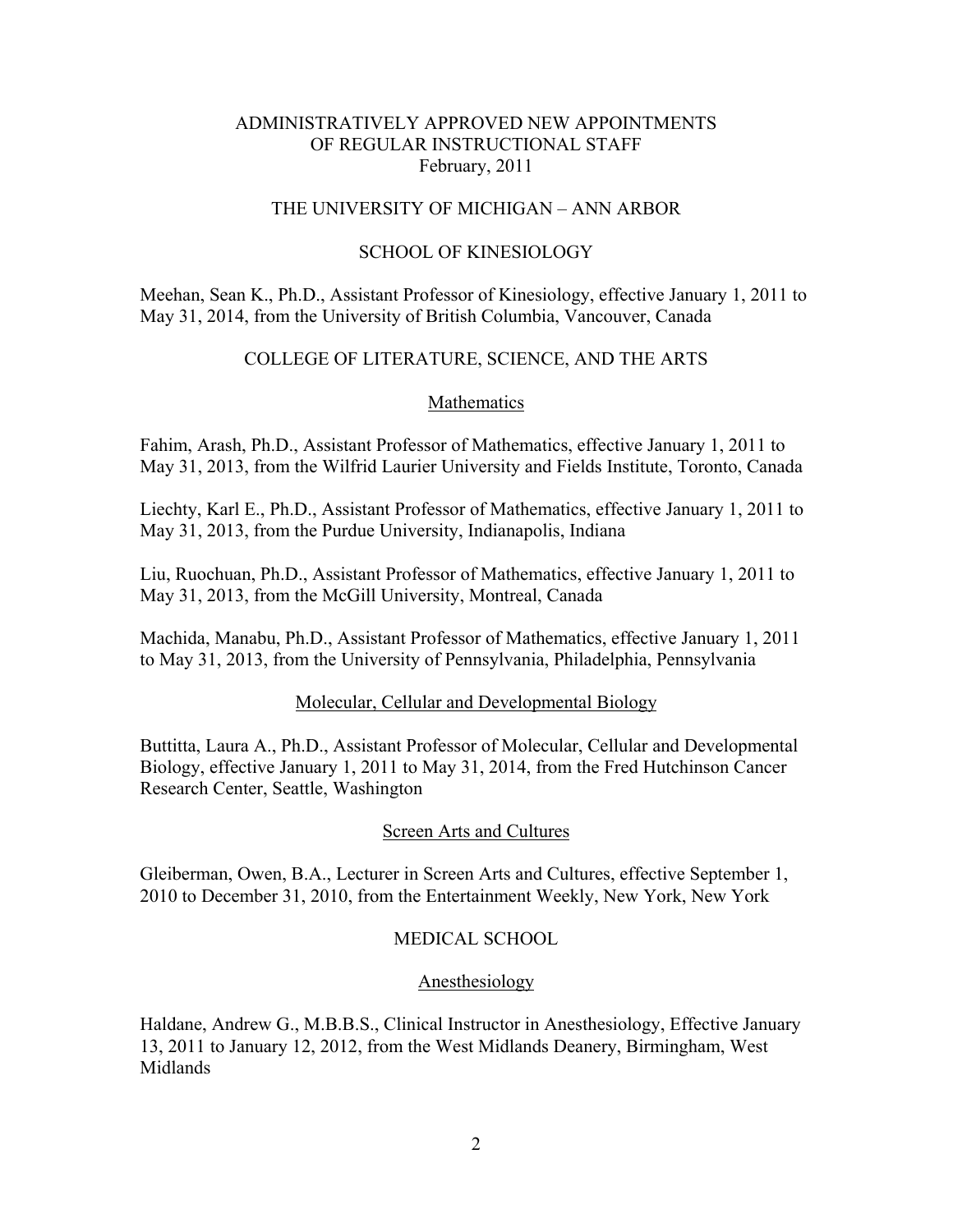### THE UNIVERSITY OF MICHIGAN – ANN ARBOR

### MEDICAL SCHOOL (continued)

#### Cell and Developmental Biology

Joglekar, Ajit, Ph.D., Assistant Professor of Cell and Developmental Biology, effective January 1, 2011 to December 31, 2011, from the University of North Carolina, Chapel Hill, North Carolina

### Emergency Medicine

Zeller, John L., M.D., Clinical Assistant Professor of Emergency Medicine, effective January 1, 2011 to August 31, 2011, from the University of Michigan, Ann Arbor, Michigan

### Internal Medicine

Speliotes, Elizabeth K., M.D., Assistant Professor of Internal Medicine and Assistant Professor of Computational Medicine and Bioinformatics, effective January 1, 2011 to December 31, 2016, from the Massachusetts Institute of Technology, Cambridge, Massachusetts

Willer, Cristen J., Ph.D., Assistant Professor of Internal Medicine, Assistant Professor of Human Genetics and Assistant Professor of Computational Medicine and Bioinformatics, effective January 15, 2011 to January 14, 2018, from the University of Michigan, Ann Arbor, Michigan

Mazzarella, Dara L., Clinical Lecturer in Internal Medicine, effective January 1, 2011 to December 31, 2012, from the University of Michigan, Ann Arbor, Michigan

#### Obstetrics and Gynecology

Bell, Carrie, M.D., Clinical Assistant Professor of Obstetrics and Gynecology, effective January 28, 2011 to January 31, 2012, from the Baystate Medical Center, Springfield, **Massachusetts** 

#### Ophthalmology and Visual Sciences

Gupta, Shivani, M.D., Clinical Lecturer in Ophthalmology and Visual Sciences, effective September 1, 2010 to August 31, 2011, from the University of Illinois, Chicago, Illinois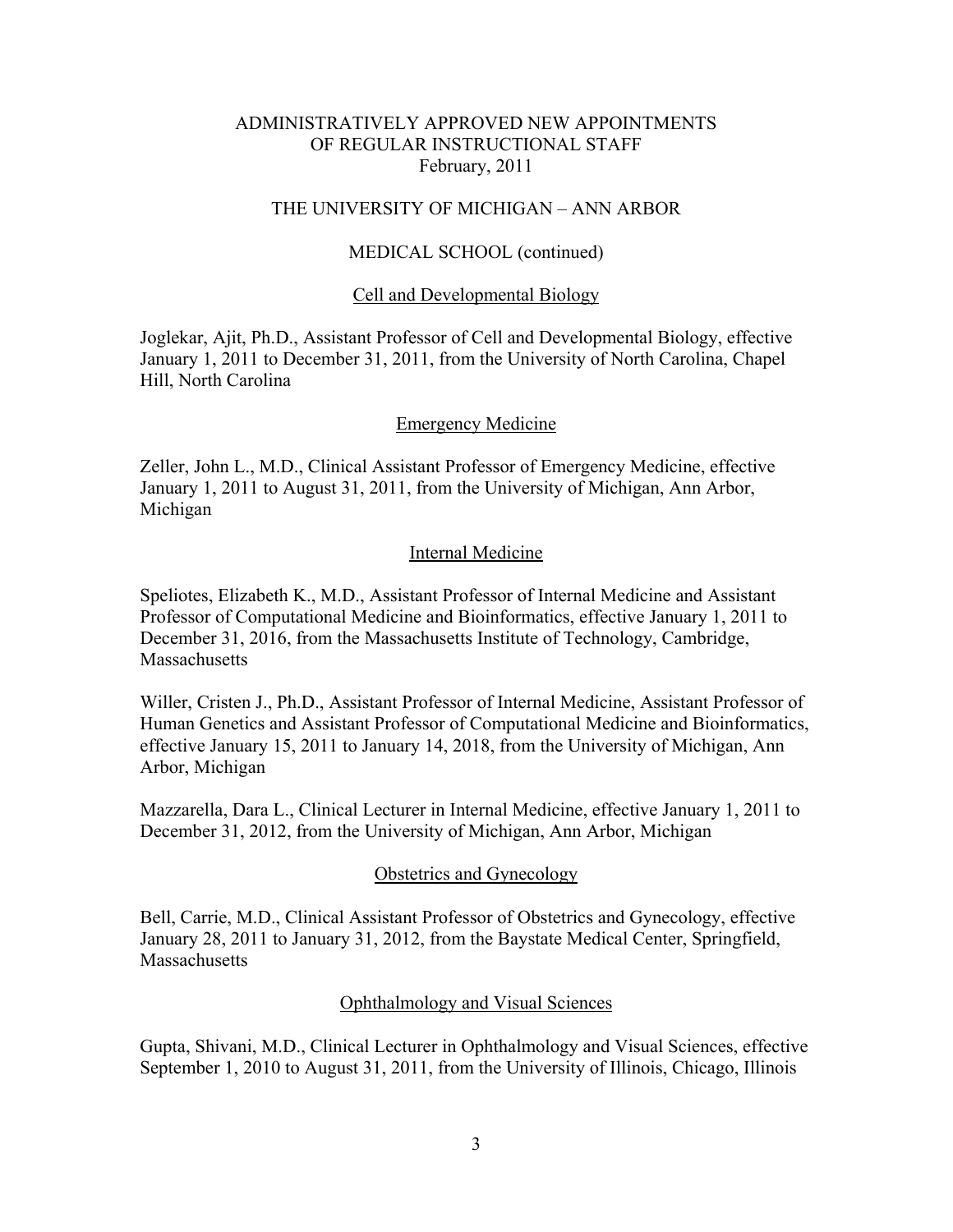### THE UNIVERSITY OF MICHIGAN – ANN ARBOR

### MEDICAL SCHOOL (continued)

#### Ophthalmology and Visual Sciences (continued)

Khairallah, Christian G., M.D., Clinical Lecturer in Ophthalmology and Visual Sciences, effective August 25, 2010 to August 24, 2011, from the University of Michigan, Ann Arbor, Michigan

#### Otorhinolaryngology

Handelsman, Jaynee H., Ph.D., Clinical Assistant Professor of Otorhinolaryngology, effective December 16, 2010 to August 31, 2012, from the University of Michigan, Ann Arbor, Michigan

#### Pathology

Ramon, Daniel S., Ph.D., Clinical Assistant Professor of Pathology, effective September 1, 2010 to August 31, 2013, from the Northwestern University, Chicago, Illinois

### Pediatrics and Communicable Diseases

Olson, David P., Ph.D., Assistant Professor of Pediatrics and Communicable Diseases, effective September 1, 2010 to August 31, 2014, from the Beth Israel Deaconess Medical Center, Boston, Massachusetts

McAllister, Jennifer, M.D., Clinical Lecturer in Pediatrics and Communicable Diseases, effective August 1, 2010 to August 31, 2011, from the University of Michigan, Ann Arbor, Michigan

#### NAVY OFFICER EDUCATION PROGRAM

Ahaus, Raymond, B.S., Instructor in Navy Officer Education Program, effective December 15, 2010 to December 14, 2014, from the United States Navy, Pearl Harbor, Hawaii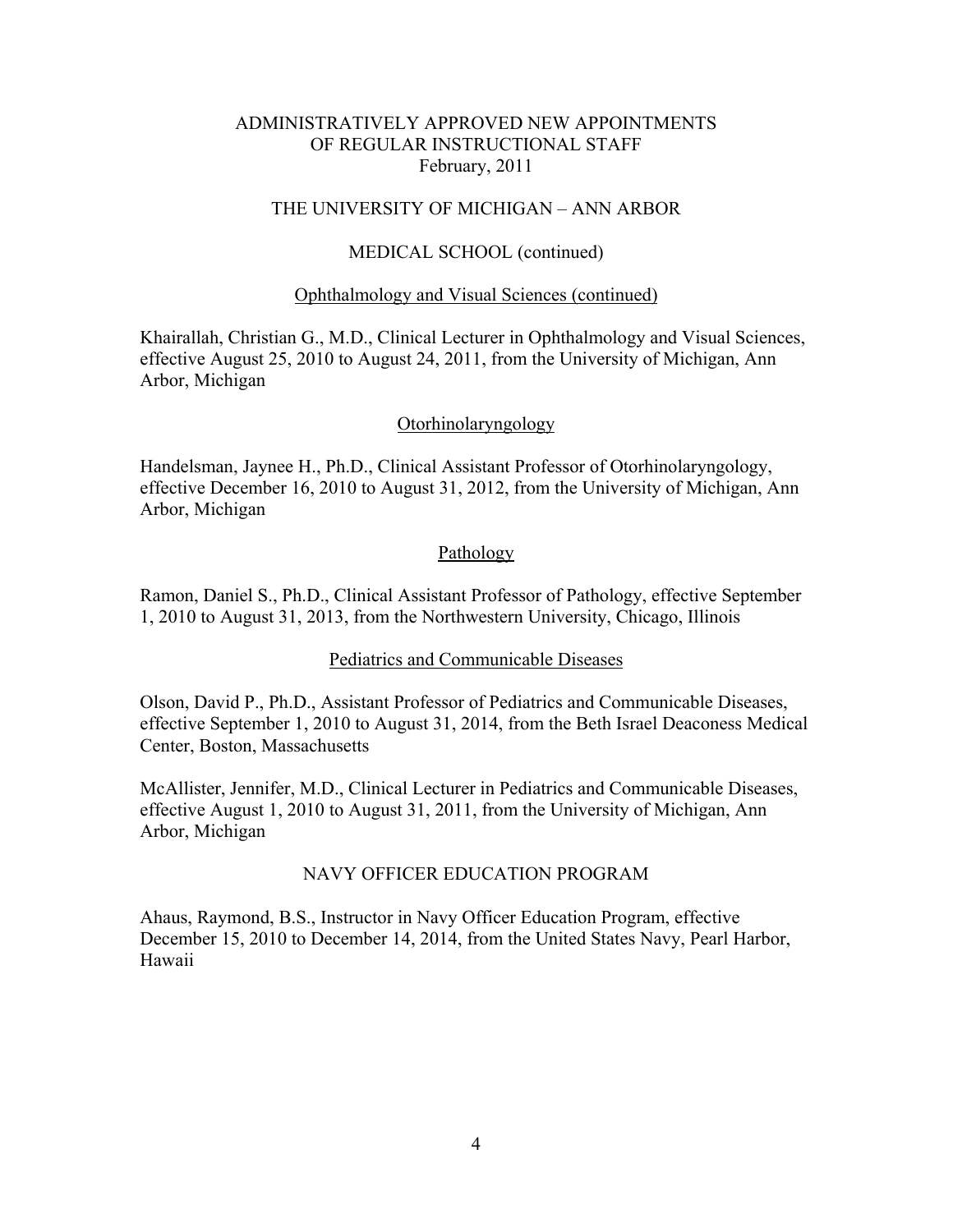# THE UNIVERSITY OF MICHIGAN – FLINT

### SCHOOL OF EDUCATION AND HUMAN SERVICES

### Social Work

Collardey, Elizabeth K., Ph.D., Assistant Professor of Social Work, effective January 1, 2011 to May 31, 2014, from the Defiance College, Defiance, Ohio

# SCHOOL OF HEALTH PROFESSIONS AND STUDIES

Lacy, Leslie, M.Pt., Instructor in Physical Therapy, effective January 1, 2011 to June 30, 2014, from the University of Michigan, Flint, Michigan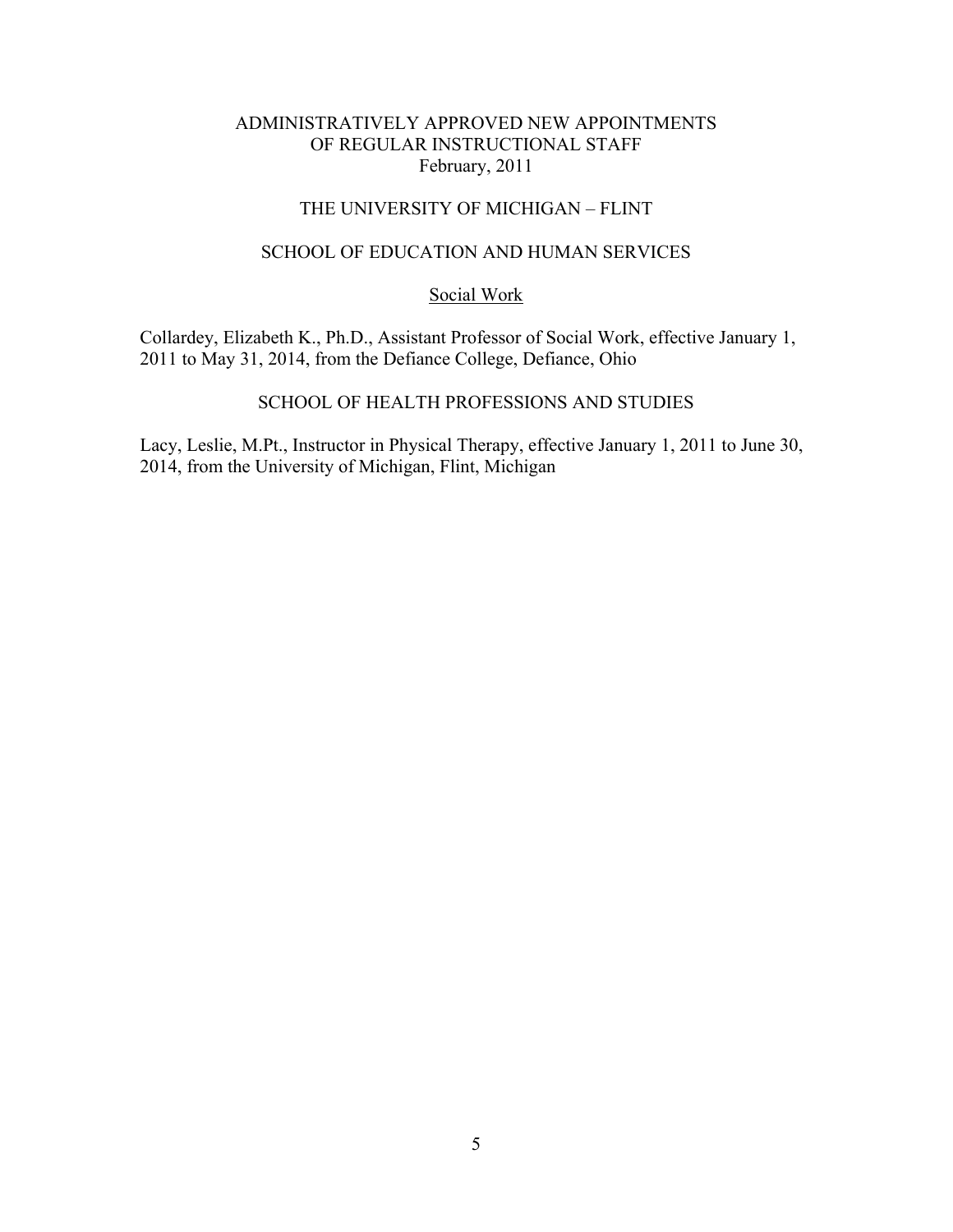# ADMINISTRATIVELY APPROVED PROMOTIONS, JOINT APPOINTMENTS, TRANSFERS OR DISCIPLINE CHANGES OF REGULAR INSTRUCTIONAL STAFF February, 2011

## THE UNIVERSITY OF MICHIGAN – ANN ARBOR

# MEDICAL SCHOOL

### Anesthesiology

Beltran, Sheron L., M.D., from Clinical Lecturer in Anesthesiology to Clinical Assistant Professor of Anesthesiology, effective January 1, 2011 to August 31, 2011

## Internal Medicine

Somers, Emily C., M.S., from Assistant Professor of Internal Medicine to Assistant Professor of Internal Medicine, Medical School and Assistant Professor of Environmental Health Sciences, School of Public Health, effective January 1, 2011 to December 31, 2014

Bhan, Urvashi, M.D., from Clinical Lecturer in Internal Medicine to Assistant Professor of Internal Medicine, effective January 1, 2011 to December 31, 2017

Greenhawt, Matthew, M.D., from Clinical Lecturer in Internal Medicine to Assistant Professor of Internal Medicine, effective January 1, 2011 to July 31, 2017

Huang, Steven, M.D., from Clinical Lecturer in Internal Medicine to Assistant Professor of Internal Medicine, effective January 1, 2011 to September 1, 2018

Lee, Pearl, M.D., from Clinical Lecturer in Internal Medicine to Assistant Professor of Internal Medicine, effective January 15, 2011 to January 14, 2018

## Neurology

Corey, Joseph M., Ph.D., from Assistant Professor of Neurology to Clinical Assistant Professor of Neurology, effective December 15, 2010 to August 31, 2011

## Pathology

Gestwicki, Jason E., Ph.D., from Assistant Professor of Pathology to Assistant Professor of Pathology and Assistant Professor of Biological Chemistry, effective July 1, 2007 to June 30, 2011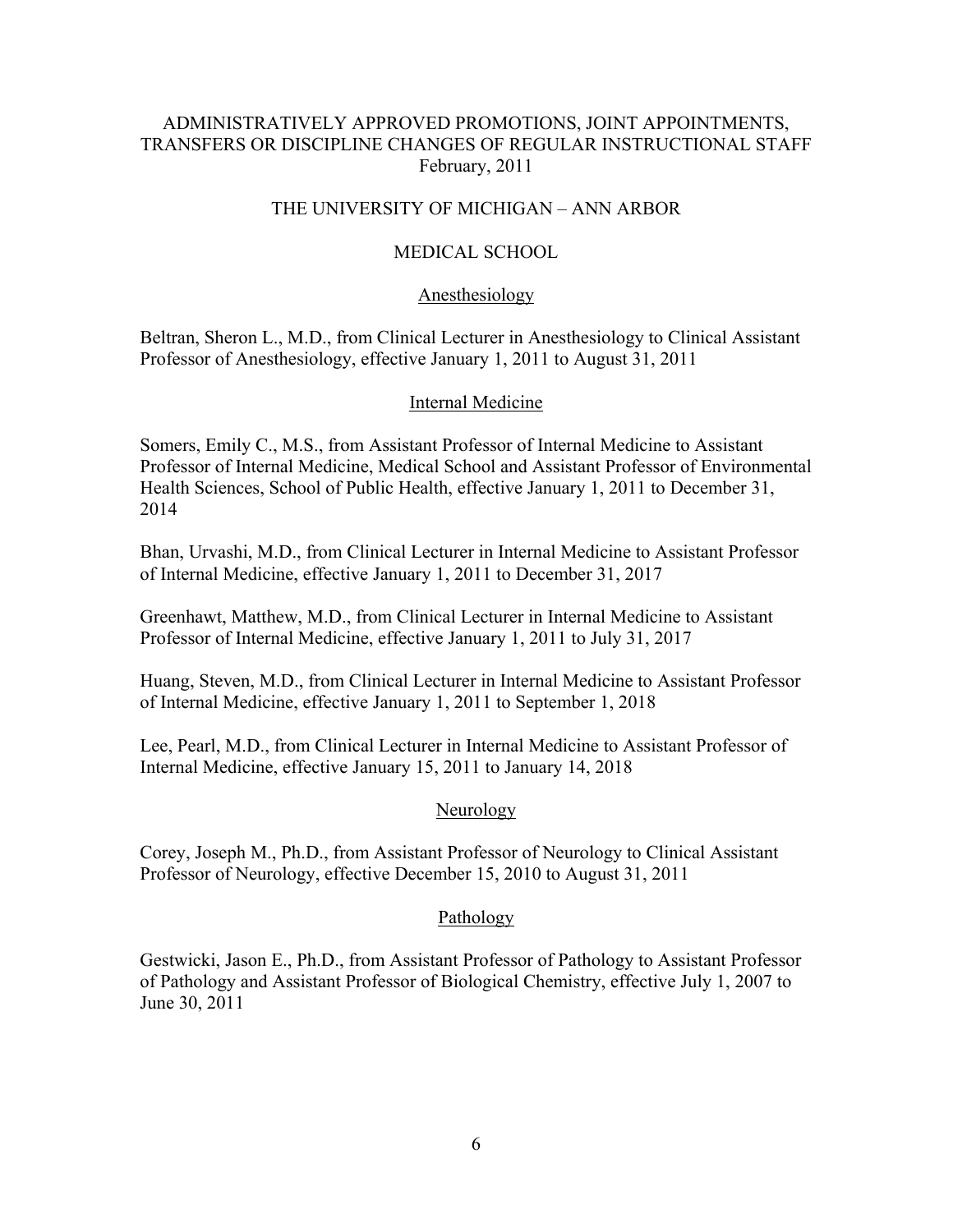# ADMINISTRATIVELY APPROVED PROMOTIONS, JOINT APPOINTMENTS, TRANSFERS OR DISCIPLINE CHANGES OF REGULAR INSTRUCTIONAL STAFF February, 2011

### THE UNIVERSITY OF MICHIGAN – ANN ARBOR

### MEDICAL SCHOOL (continued)

#### Pediatrics and Communicable Diseases

Lee, Joyce M., M.D., from Assistant Professor of Pediatrics and Communicable Diseases to Assistant Professor of Pediatrics and Communicable Diseases, Medical School and Assistant Professor of Environmental Health Sciences, School of Public Health, effective January 1, 2011 to December 31, 2014

#### Radiation Oncology

Ritter, Timothy, Ph.D., from Clinical Lecturer in Radiation Oncology to Clinical Assistant Professor of Radiation Oncology, effective January 1, 2011 to August 31, 2011

#### Surgery

Escobar, Guillermo, M.D., from Assistant Professor of Surgery to Assistant Professor of Surgery and Assistant Professor of Radiology, effective November 16, 2010 to August 31, 2011

#### SCHOOL OF PUBLIC HEALTH

#### Epidemiology

Baylin, Ana, Dr.P.H., from Assistant Professor of Epidemiology to Assistant Professor of Epidemiology and Assistant Professor of Environmental Health Sciences, effective January 1, 2011 to May 31, 2014

Park, Sung K., S.C.D., from Assistant Professor of Epidemiology to Assistant Professor of Epidemiology and Assistant Professor of Environmental Health Sciences, effective January 1, 2011 to May 31, 2014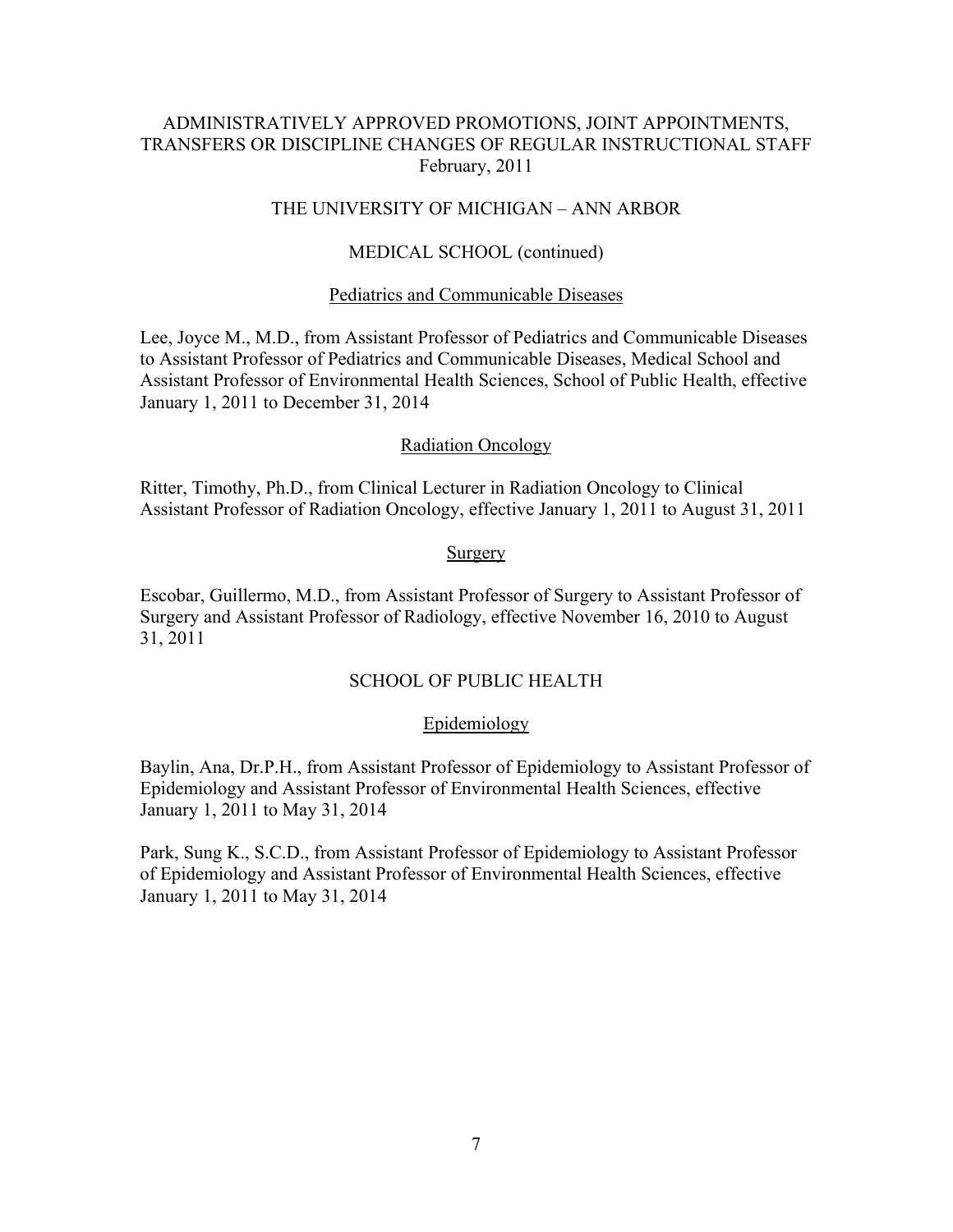# ADMINISTRATIVELY APPROVED EMERITUS/A FACULTY APPOINTMENTS February, 2011

### THE UNIVERSITY OF MICHIGAN – ANN ARBOR

### SCHOOL OF EDUCATION

Menlo, Allen, Ph.D., Professor Emeritus of Education, effective January 1, 2011 to April 30, 2011

## COLLEGE OF ENGINEERING

### Technical Communications

Schmerl, Rudolf B., Ph.D., Associate Professor Emeritus of Technical Communications, effective January 1, 2011 to April 30, 2011

## COLLEGE OF LITERATURE, SCIENCE, AND THE ARTS

### Molecular, Cellular and Developmental Biology

Bender, Robert, Ph.D., Professor Emeritus of Molecular, Cellular and Developmental Biology, effective January 1, 2011 to April 30, 2011

## Psychology

Brown, Donald R., Ph.D., Professor Emeritus of Psychology, effective January 1, 2011 to April 30, 2011

Mann, Richard D., Ph.D., Professor Emeritus of Psychology and Professor Emeritus of Religion, Studies in Religion, effective January 1, 2011 to April 30, 2011

#### Women's Studies

Gurin, Patricia Y., Arthur F Thurnau Professor, Nancy Cantor Distinguished University Professor Emerita of Psychology and Women's Studies and Professor Emerita of Psychology and Women's Studies, effective January 1, 2011 to April 30, 2011

## MEDICAL SCHOOL

#### Internal Medicine

Julius, Stevo, M.D., Professor Emeritus of Internal Medicine and Professor Emeritus of Molecular and Integrative Physiology, effective January 15, 2010 to January 14, 2012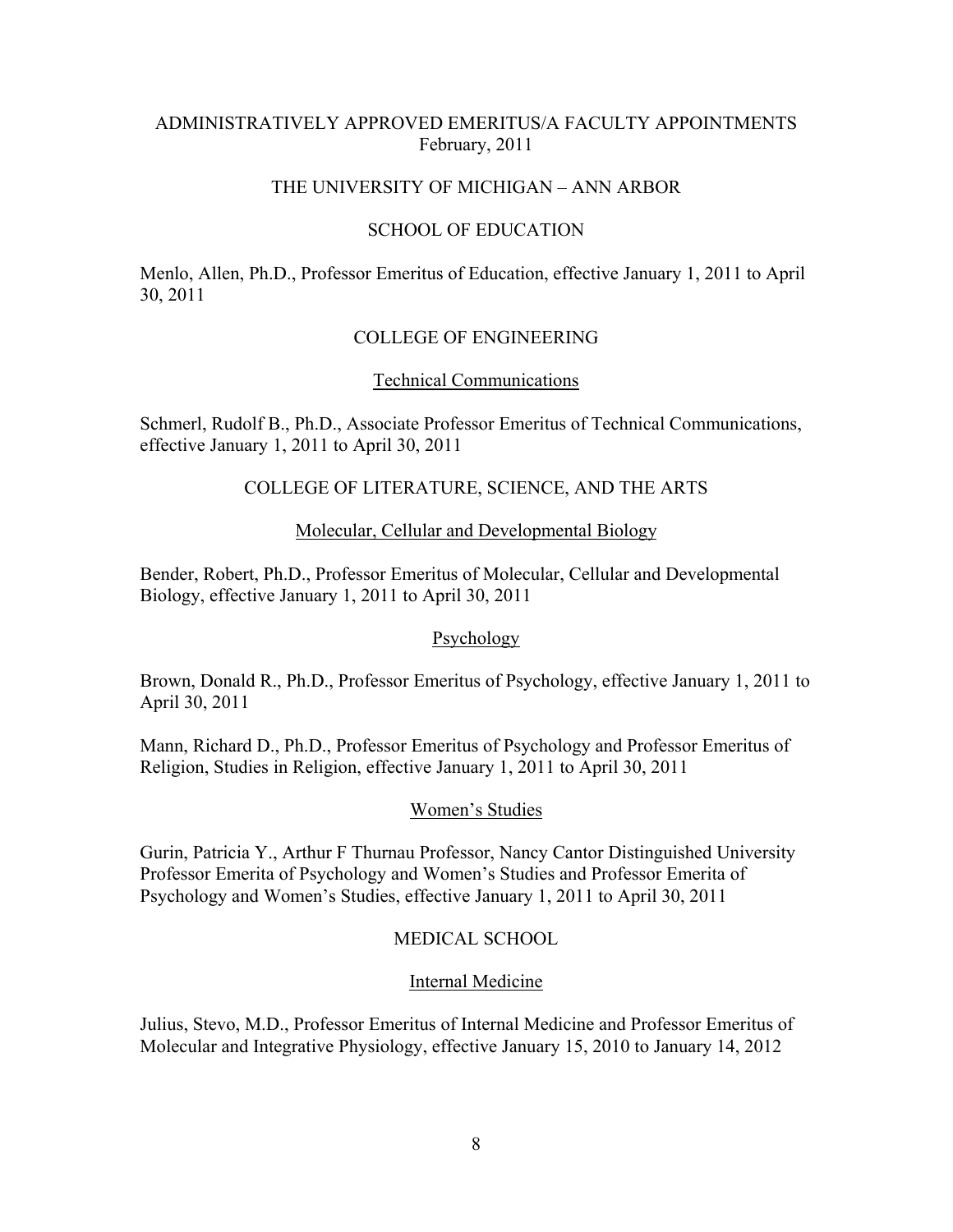## ADMINISTRATIVELY APPROVED EMERITUS/A FACULTY APPOINTMENTS February, 2011

### THE UNIVERSITY OF MICHIGAN – ANN ARBOR

### MEDICAL SCHOOL (continued)

#### **Pathology**

Schnitzer, Bertram, M.D., Professor Emeritus of Pathology, effective January 1, 2010 to December 31, 2011

#### Pediatrics and Communicable Diseases

Ertel, Inta J., M.D., Professor Emerita of Pediatrics and Communicable Diseases, effective January 1, 2011 to December 31, 2011

Sedman, Aileen B., M.D., Professor Emerita of Pediatrics Nephrology and Professor Emerita of Pediatrics and Communicable Diseases, effective January 1, 2011 to December 31, 2011

### Radiology

Kuhns, Lawrence, M.D., Professor Emeritus of Radiology, effective January 1, 2011 to December 31, 2011

### SCHOOL OF SOCIAL WORK

Sarri, Rosemary, Ph.D., Professor Emerita of Social Work, effective January 1, 2011 to January 31, 2011

Birdsall, William C., Ph.D., Associate Professor Emeritus of Social Work, School of Social Work and Associate Professor Emeritus of Undergraduate Curriculum Support, College of Literature, Science, and the Arts, effective January 1, 2010 to April 30, 2010 and January 1, 2011 to April 30, 2011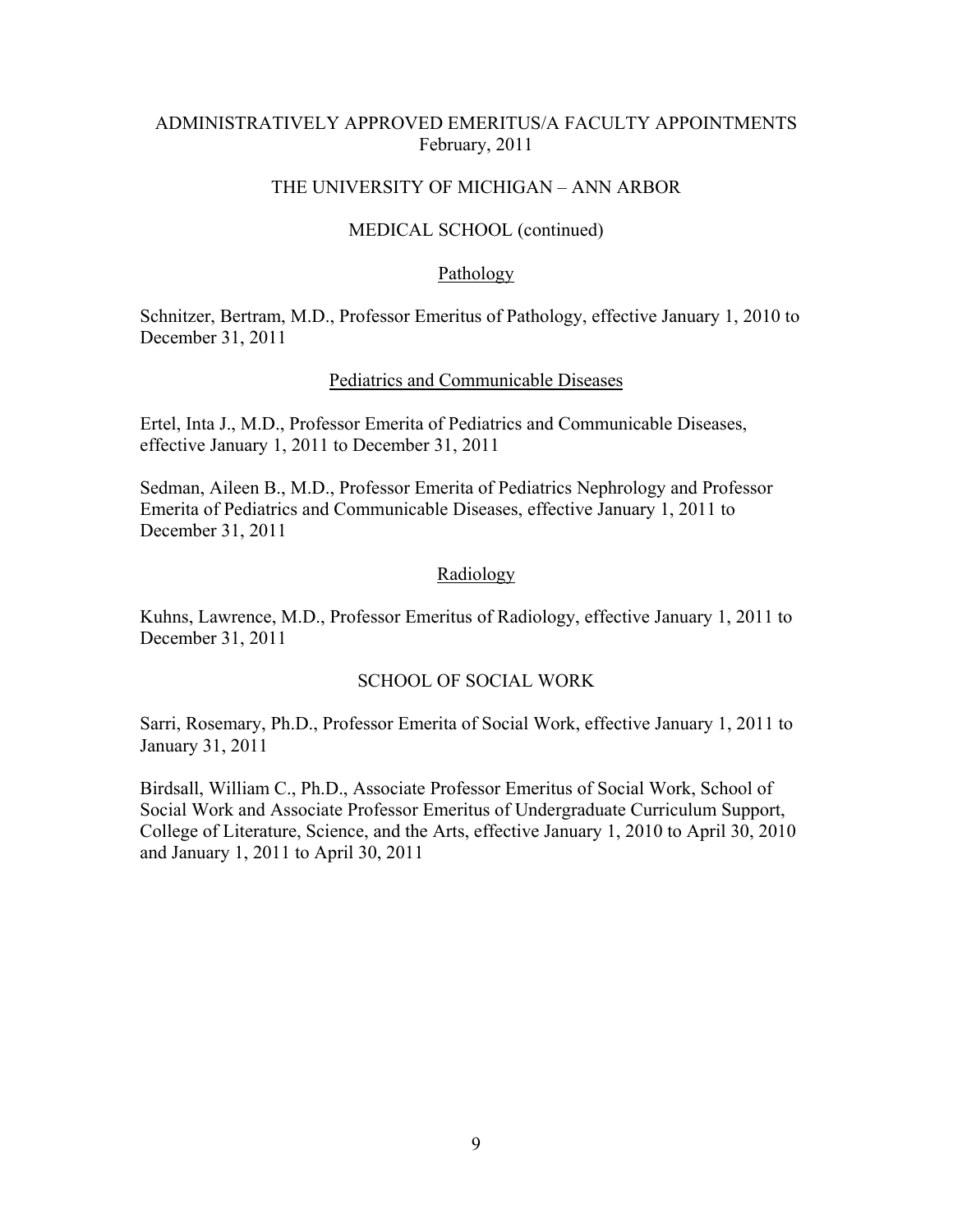# ADMINISTRATIVELY APPROVED EMERITUS/A FACULTY APPOINTMENTS February, 2011

# THE UNIVERSITY OF MICHIGAN – FLINT

# COLLEGE OF ARTS AND SCIENCES

# **Mathematics**

D'Souza, Harry J., Ph.D., Professor Emeritus of Mathematics, effective January 1, 2011 to April 30, 2011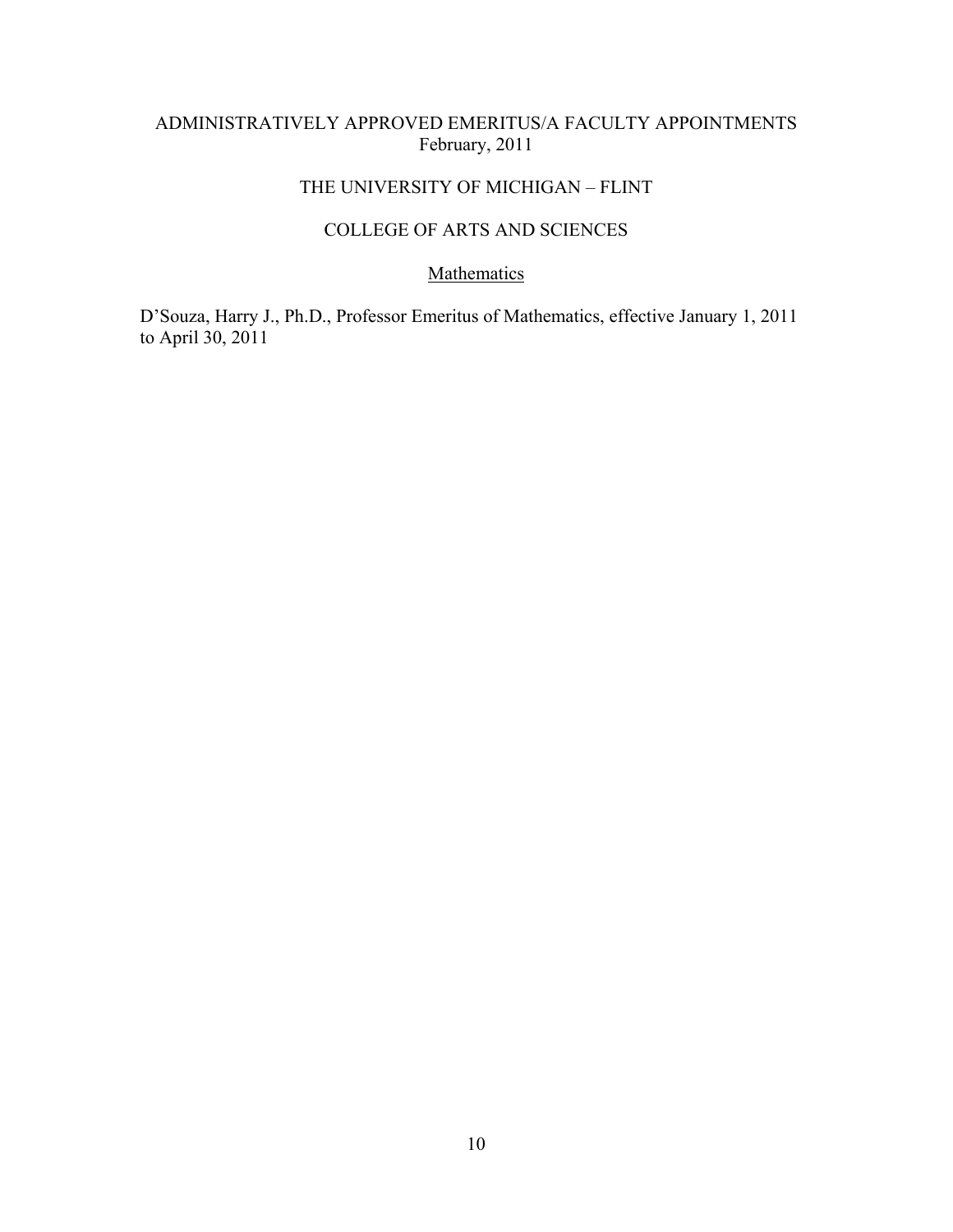## ADMINISTRATIVELY APPROVED LEAVES OF ABSENCE GRANTED TO REGULAR INSTRUCTIONAL STAFF February, 2011

# THE UNIVERSITY OF MICHIGAN – ANN ARBOR

#### A ALFRED TAUBMAN COLLEGE OF ARCHITECTURE AND URBAN PLANNING

Glover, William J., Ph.D., Associate Professor of Architecture, with tenure, on duty off campus leave effective January 1, 2011 to May 31, 2011, to participate in a lecturer review committee. Work will be done at the International Institute, New Delhi, India.

### COLLEGE OF LITERATURE, SCIENCE, AND THE ARTS

#### Anthropology

DeLeon, Jason P., Ph.D., Assistant Professor of Anthropology, on personal leave effective September 1, 2010 to December 31, 2010, to continue filming episodes of an anthropology-based television program that will air on the Discovery Channel. Work will be done in New York, New York.

Rubin, Gayle S., Ph.D., Assistant Professor of Anthropology, Assistant Professor of Comparative Literature and Assistant Professor of Women's Studies, on extended sick leave effective January 1, 2011 to May 31, 2011.

#### **History**

Goodman, Dena, Ph.D., Lila Miller Collegiate Professor of History and Women's Studies, Professor of History, with tenure and Professor of Women's Studies, with tenure, on extended sick leave effective January 1, 2011 to May 31, 2011.

Hunt, Nancy R., Ph.D., Associate Professor of History, with tenure, College of Literature, Science, and the Arts and Associate Professor of Obstetrics and Gynecology, with tenure, Medical School, on scholarly activity leave effective September 1, 2010 to May 31, 2011, to write a new book in history of medicine. Work will be done in Wissenschattskolleg, Berlin, Germany.

#### **Mathematics**

Louder, Larsen, Ph.D., T H Hildebrandt Research Assistant Professor of Mathematics and Assistant Professor of Mathematics, on research leave effective January 1, 2011 to December 31, 2011, to conduct research. Work will be done at the Oxford University, England.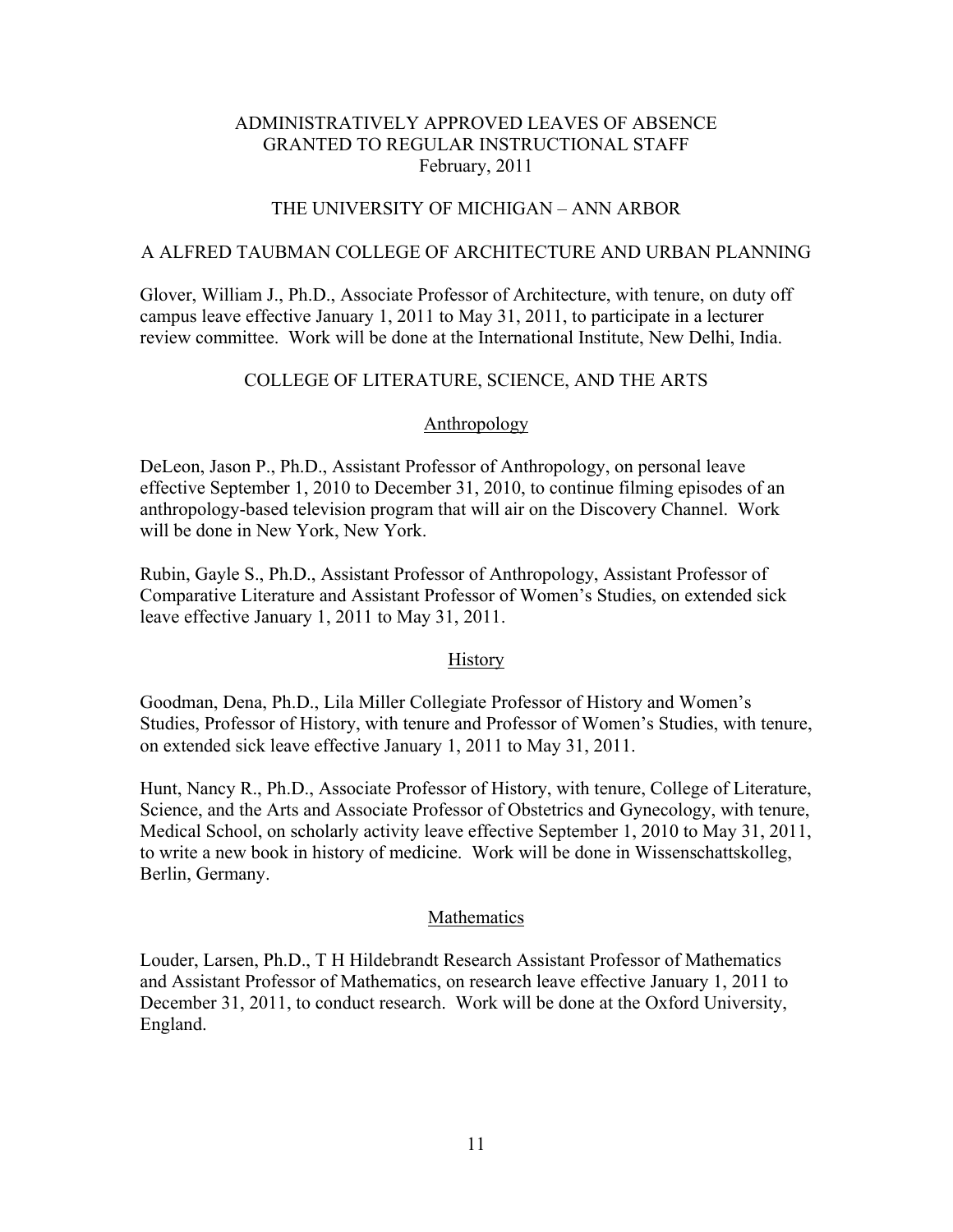### ADMINISTRATIVELY APPROVED LEAVES OF ABSENCE GRANTED TO REGULAR INSTRUCTIONAL STAFF February, 2011

## THE UNIVERSITY OF MICHIGAN – ANN ARBOR

#### COLLEGE OF LITERATURE, SCIENCE, AND THE ARTS (continued)

#### Residential College

Crowell, Susan E., M.F.A., Associate Professor of Art, with tenure, School of Art and Design and Associate Professor of Residential College, without tenure, College of Literature, Science, and the Arts, on sabbatical leave effective January 1, 2011 to December 31, 2011, to continue to research pollen and beekeeping. Work will be done in Denmark and China.

#### MEDICAL SCHOOL

#### Biological Chemistry

Andrews, Philip C., Ph.D., Professor of Biological Chemistry, with tenure, Medical School and Professor of Chemistry, without tenure, College of Literature, Science, and the Arts, on sabbatical leave effective January 1, 2011 to June 30, 2011, to work on the development of the ProteomExchange. Work will be done in Seattle, Washington and the United Kingdom.

#### Family Medicine

Master-Hunter, Tarannum A., M.D., Clinical Assistant Professor of Family Medicine, on childcare leave effective September 1, 2010 to September 7, 2010.

#### Internal Medicine

Wang, Emily, M.D., Clinical Assistant Professor of Internal Medicine, on family medical leave effective December 2, 2010 to February 23, 2011 and extended sick leave effective February 24, 2011 to March 14, 2011.

#### Pediatrics and Communicable Diseases

Ferrara, James L., M.D., Ruth Heyn Professor of Pediatric Oncology and Professor of Pediatrics and Communicable Diseases, with tenure, on sabbatical leave effective January 1, 2011 to June 30, 2011, to begin writing a major review of the bioenergetics of lymphocytes in health and disease. Work will be done at the Oxford University, United Kingdom.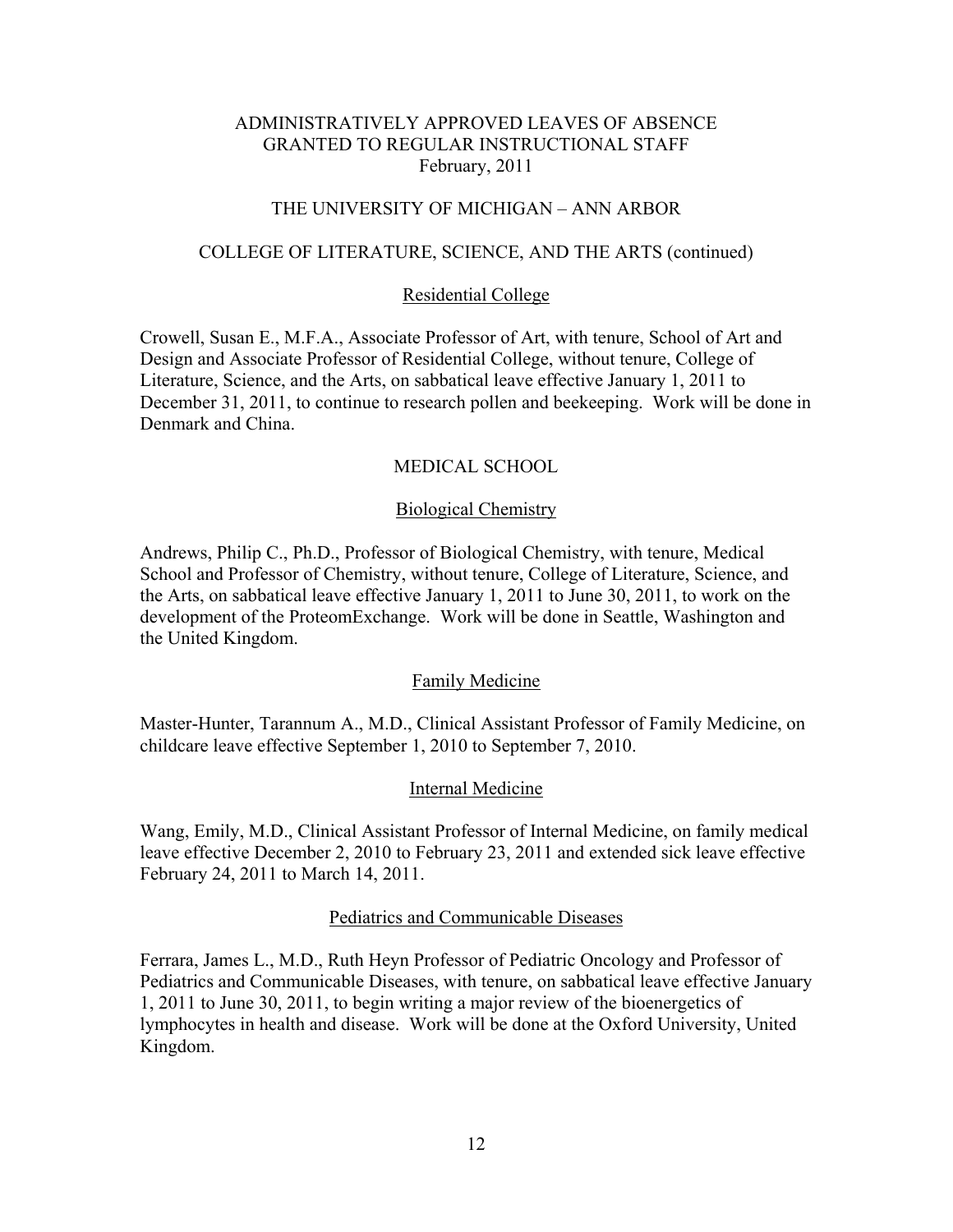## ADMINISTRATIVELY APPROVED LEAVES OF ABSENCE GRANTED TO REGULAR INSTRUCTIONAL STAFF February, 2011

### THE UNIVERSITY OF MICHIGAN – ANN ARBOR

### MEDICAL SCHOOL (continued)

#### Physical Medicine and Rehabilitation

Haapala, Heidi, M.D., Clinical Instructor in Physical Medicine and Rehabilitation, on family medical child care leave effective December 4, 2010 to January 2, 2011.

### SCHOOL OF NATURAL RESEOURCES AND ENVIRONMENT

Zint, Michaela T., Ph.D., Associate Professor of Natural Resources and Environment, with tenure, School of Natural Resources and Environment and Associate Professor of Education, without tenure, School of Education, on sabbatical leave effective January 1, 2011 to December 31, 2011, to prepare and submit peer reviewed journals and make substantial progress on a book. Work will be done in Germany.

## ADMINISTRATIVELY APPROVED LEAVES OF ABSENCE GRANTED TO REGULAR INSTRUCTIONAL STAFF February, 2011

### THE UNIVERSITY OF MICHIGAN – DEARBORN

### COLLEGE OF ARTS, SCIENCES AND LETTERS

### Mathematics and Statistics

Brown, James W., Ph.D., Professor of Mathematics, Department of Mathematics and Statistics, with tenure, on retirement furlough effective January 1, 2011 to December 31, 2011.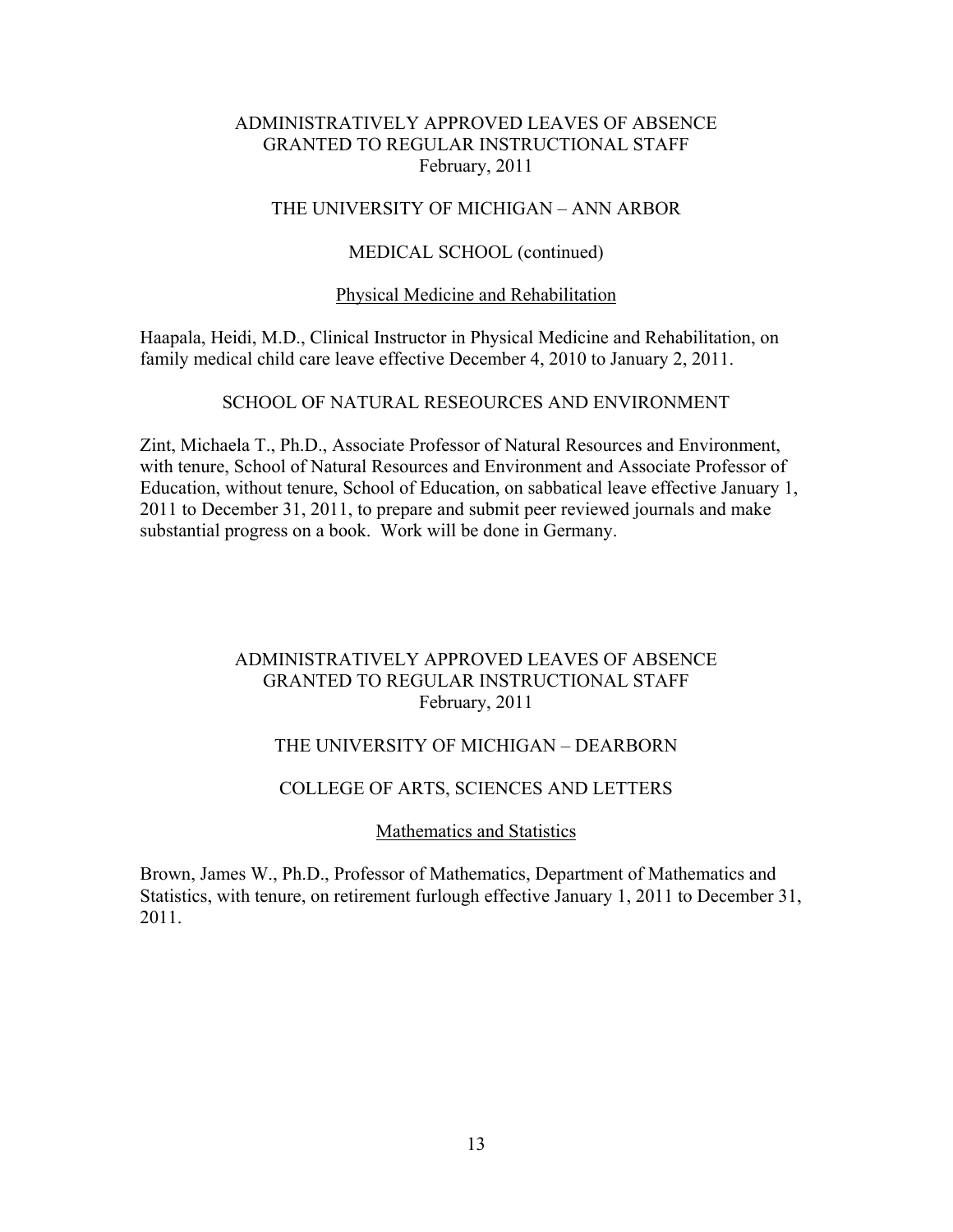# CANCELLATION OF ADMINISTRATIVELY APPROVED LEAVES OF ABSENCE GRANTED TO REGULAR INSTRUCTIONAL STAFF February, 2011

### THE UNIVERSITY OF MICHIGAN – ANN ARBOR

### SCHOOL OF ART AND DESIGN

Gloeckner, Phoebe, M.A., Associate Professor of Art, with tenure, on sabbatical leave effective January 1, 2011 to December 31, 2011. Cancelled

# CANCELLATION OF ADMINISTRATIVELY APPROVED LEAVES OF ABSENCE GRANTED TO REGULAR INSTRUCTIONAL STAFF February, 2011

#### THE UNIVERSITY OF MICHIGAN – FLINT

#### SCHOOL OF MANAGEMENT

Kandogan, Yener, Ph.D., Associate Professor of International Business, with tenure, on sabbatical leave effective January 1, 2011 to May 31, 2011. Cancelled

## CORRECTION OF ADMINISTRATIVELY APPROVED LEAVES OF ABSENCE GRANTED TO REGULAR INSTRUCTIONAL STAFF February, 2011

#### THE UNIVERSITY OF MICHIGAN – ANN ARBOR

#### COLLEGE OF LITERATURE, SCIENCE, AND THE ARTS

#### **History**

Mir, Farina, Ph.D., Associate Professor of History, with tenure, on scholarly activity leave effective January 1, 2011 to December 31, 2011. Previously reported as scholarly activity leave effective January 1, 2011 to May 31, 2011.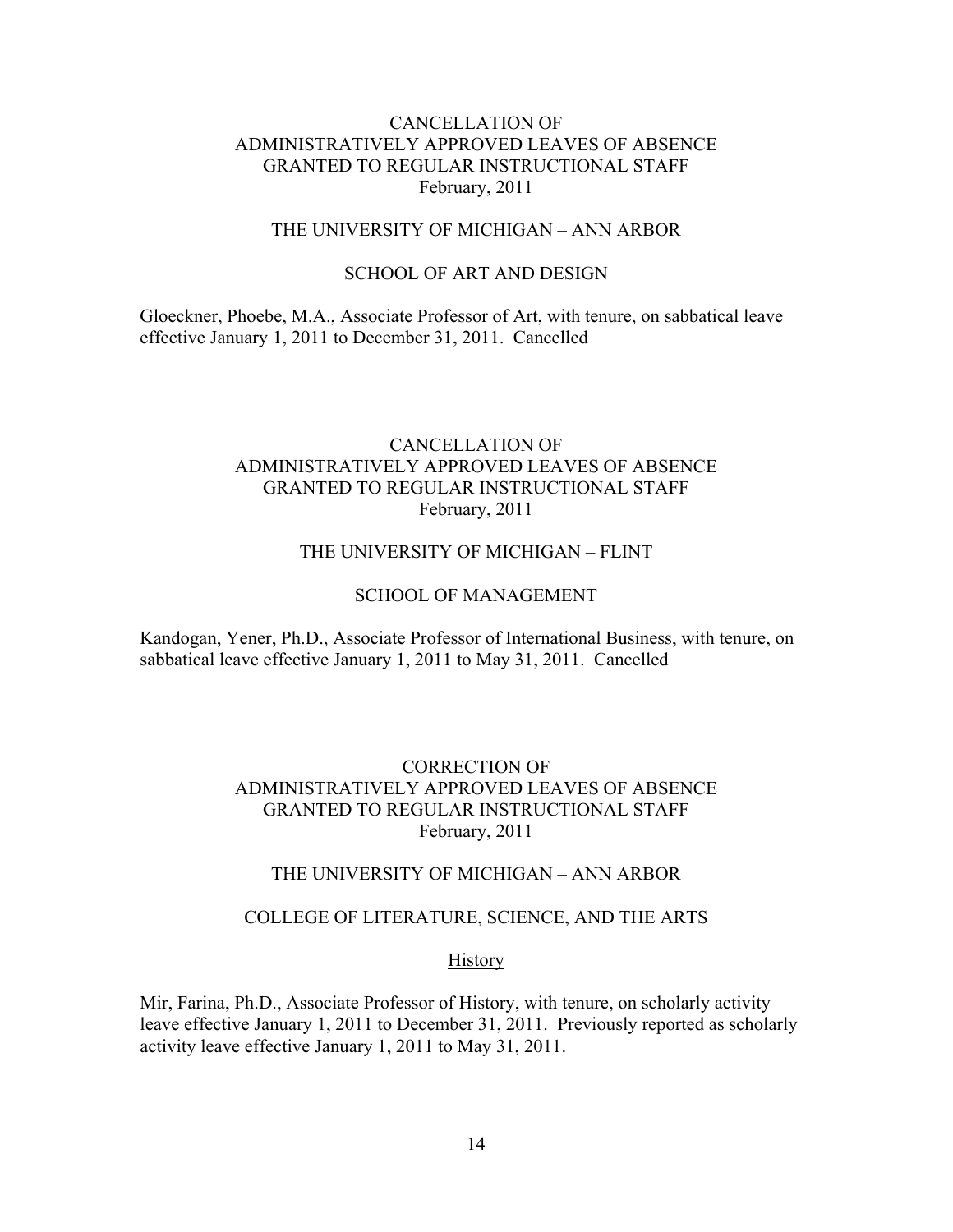## TERMINATIONS OF REGULAR INSTRUCTIONAL STAFF February, 2011

## THE UNIVERSITY OF MICHIGAN – ANN ARBOR

### STEPHEN M ROSS SCHOOL OF BUSINESS

Lundholm, Russell, Ph.D., Arthur Andersen Professor of Accounting and Professor of Accounting, with tenure, resigned after 17 years of service, to accept a position at the University of British Columbia, Vancouver, British Columbia, effective March 1, 2011

Talbot, Brian, Ph.D., David B Hermelin Professor of Business Administration and Professor of Operations Management, with tenure, retired after 34 years of service, effective June 1, 2011

## SCHOOL OF DENTISTRY

Gerster, Jordan, D.M.D., Clinical Lecturer in Oral and Maxillofacial Surgery, resigned after 1 month of service, to accept a different position at the University of Michigan, Ann Arbor, Michigan, effective September 1, 2010

## COLLEGE OF LITERATURE, SCIENCE, AND THE ARTS

### Mathematics

Howard, Benjamin, Ph.D., Assistant Professor of Mathematics, resigned after 4 years of service, to accept a position at the Center for Communication Research, Princeton, New Jersey, effective January 1, 2011

Howard, Tatiana, Ph.D., Assistant Professor of Mathematics, resigned after 3 years of service, for personal reasons, effective January 1, 2011

Wulcan, Elizabeth, Ph.D., Assistant Professor of Mathematics, resigned after 2 years of service, to accept a position at the University of Gothenburg, Gothenburg, Sweden, effective January 1, 2011

#### Molecular, Cellular and Developmental Biology

Tzfira, Tzvi, Ph.D., Assistant Professor of Molecular, Cellular and Developmental Biology, resigned after 6 years of service, for personal reasons, effective January 1, 2011

## Women's Studies

Nguyen, Mimi, Ph.D., Assistant Professor of Women's Studies, appointment completed after 2 years of service, effective September 1, 2006